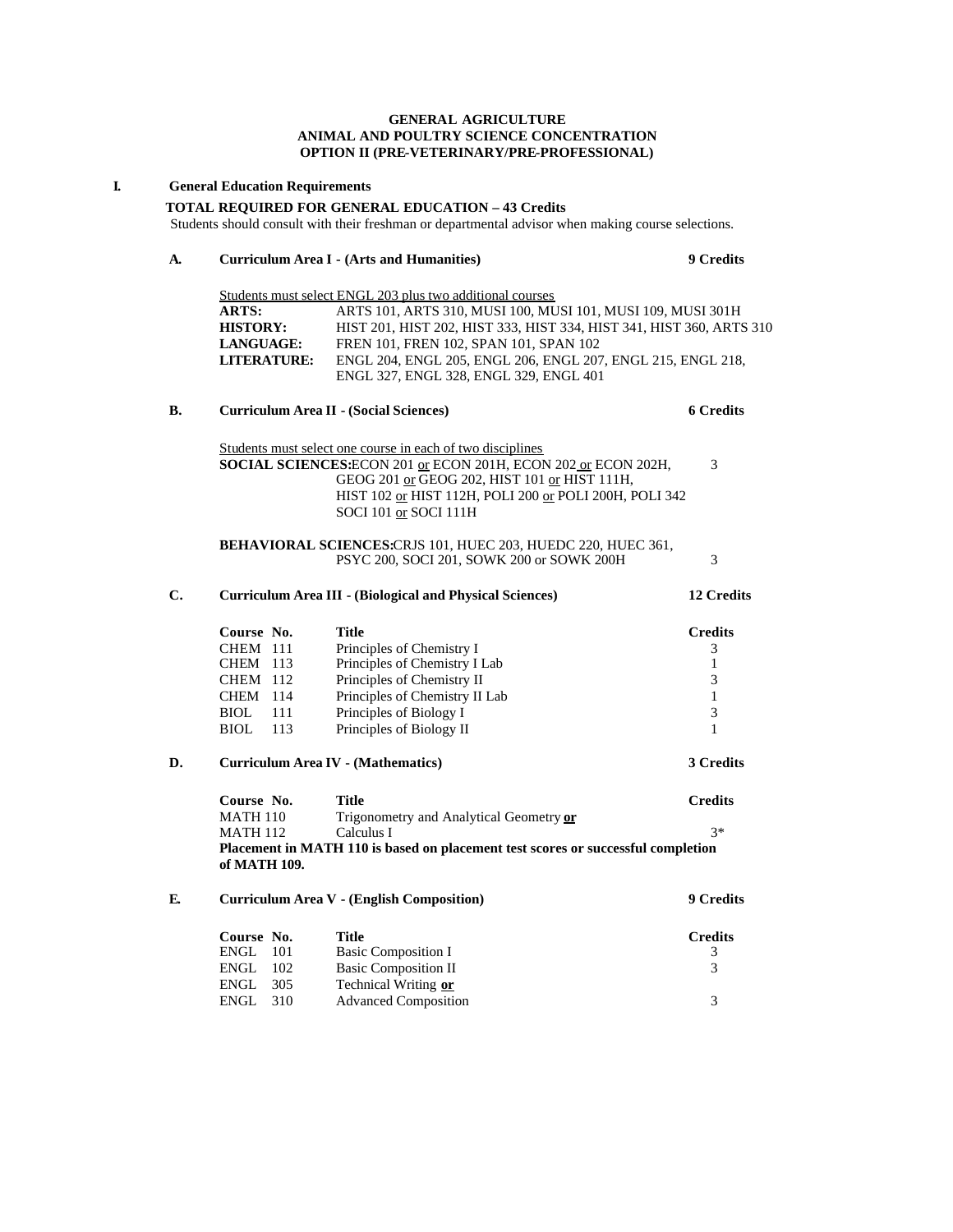|    | F.              |             |                                  | Curriculum Area VI - (Emerging Issues)                | <b>4 Credits</b> |  |
|----|-----------------|-------------|----------------------------------|-------------------------------------------------------|------------------|--|
|    |                 | Course No.  |                                  | <b>Title</b>                                          | <b>Credits</b>   |  |
|    |                 | <b>EDHE</b> | 111                              | Personalized Health Fitness                           | 3                |  |
|    |                 | $AGNR$ 111  |                                  | First Year Experience Seminar                         | $1**$            |  |
|    |                 |             |                                  | **Required for all Department of Agriculture Students |                  |  |
| Π. |                 |             | <b>Program Core Requirements</b> |                                                       | 15 Credits       |  |
|    | Course No.      |             | Title                            |                                                       | <b>Credits</b>   |  |
|    | ANPT 114        |             |                                  | Introduction to Animal Science                        | 4                |  |
|    | <b>PLSC</b>     | 184         |                                  | Introduction to Plant Science                         | 3                |  |
|    | <b>PLSC</b>     | 185         |                                  | Introduction to Plant Science Lab                     | 1                |  |
|    | $AGEC$ 213      |             |                                  | Introduction to Agricultural Economics                | 3                |  |
|    | <b>AGME 283</b> |             |                                  | Engineering Principles Applied to Agriculture         | 3                |  |
|    | AGRI 301        |             |                                  | Agriculture Seminar: Professional Development         | $\mathbf{1}$     |  |
| Ш. |                 |             | <b>Major Core Requirements</b>   |                                                       | 24 Credits       |  |
|    | Course No.      |             | <b>Title</b>                     |                                                       | <b>Credits</b>   |  |
|    | <b>ANPT</b> 214 |             |                                  | Animal & Avian Physiology                             | 4                |  |
|    | ANPT 223        |             |                                  | Introduction to Poultry Technology and Management     | 3                |  |
|    | <b>ANPT</b>     | 304         |                                  | <b>Reproduction Physiology</b>                        | 4                |  |
|    | <b>ANPT</b>     | 313         |                                  | Introduction to Animal & Avian Nutrition              | 3                |  |
|    | <b>ANPT</b> 424 |             |                                  | Animal and Avian Health and Diseases                  | 4                |  |
|    | <b>ANPT</b>     |             |                                  | Select two 400 level ANPT Production courses          | 6                |  |
|    |                 |             |                                  |                                                       |                  |  |

## **IV. Supportive Requirements\*\* 35 Credits**

Select a minimum of 35 credits.

**Course No. Title Credits**<br>PHYS 121 **Introductory Physics I** 3 PHYS 121 Introductory Physics I<br>
PHYS 123 Introductory Physics I Lab 1 PHYS 123 Introductory Physics I Lab 1<br>PHYS 122 Introductory Physics II PHYS 122 Introductory Physics II<br>
PHYS 124 Introductory Physics II Lab 1 PHYS 124 Introductory Physics II Lab 1<br>CHEM 211 Fundamentals of Organic Chemistry I 3 CHEM 211 Fundamentals of Organic Chemistry I<br>
CHEM 213 Fundamentals of Organic Chemistry I Lab 1 Fundamentals of Organic Chemistry I Lab CHEM 212 Fundamentals of Organic Chemistry II 3 CHEM 214 Fundamentals of Organic Chemistry II Lab 1 BIOL 222 Genetics 3 BIOL 223 Genetics Lab 1<br>CHEM 341 Biochemistry I 3 Biochemistry I 3<br>
Ornithology 3 NRES 473 Ornithology 3<br>CHEM 343 Biochemistry I Lab 1 Biochemistry I Lab 1<br>Select from MATH 210, 260 or BUED 212 or CSDP 3 Select from MATH 210, 260 or BUED 212 or CSDP Select BIOL 301 **or** AMIC 324 4 Select from BIOL 326, BIOL 311, BIOL 322, BIOL 420, BIOL 436, BIOL 426) 4 **\*\*A minimum cumulative grade of "C" (GPA 2.0) is required for supportive courses.**

### **V. Free Electives 3 Credit**

| <b>TOTAL PROGRAM REQUIREMENTS</b> | 120 |
|-----------------------------------|-----|
|                                   |     |